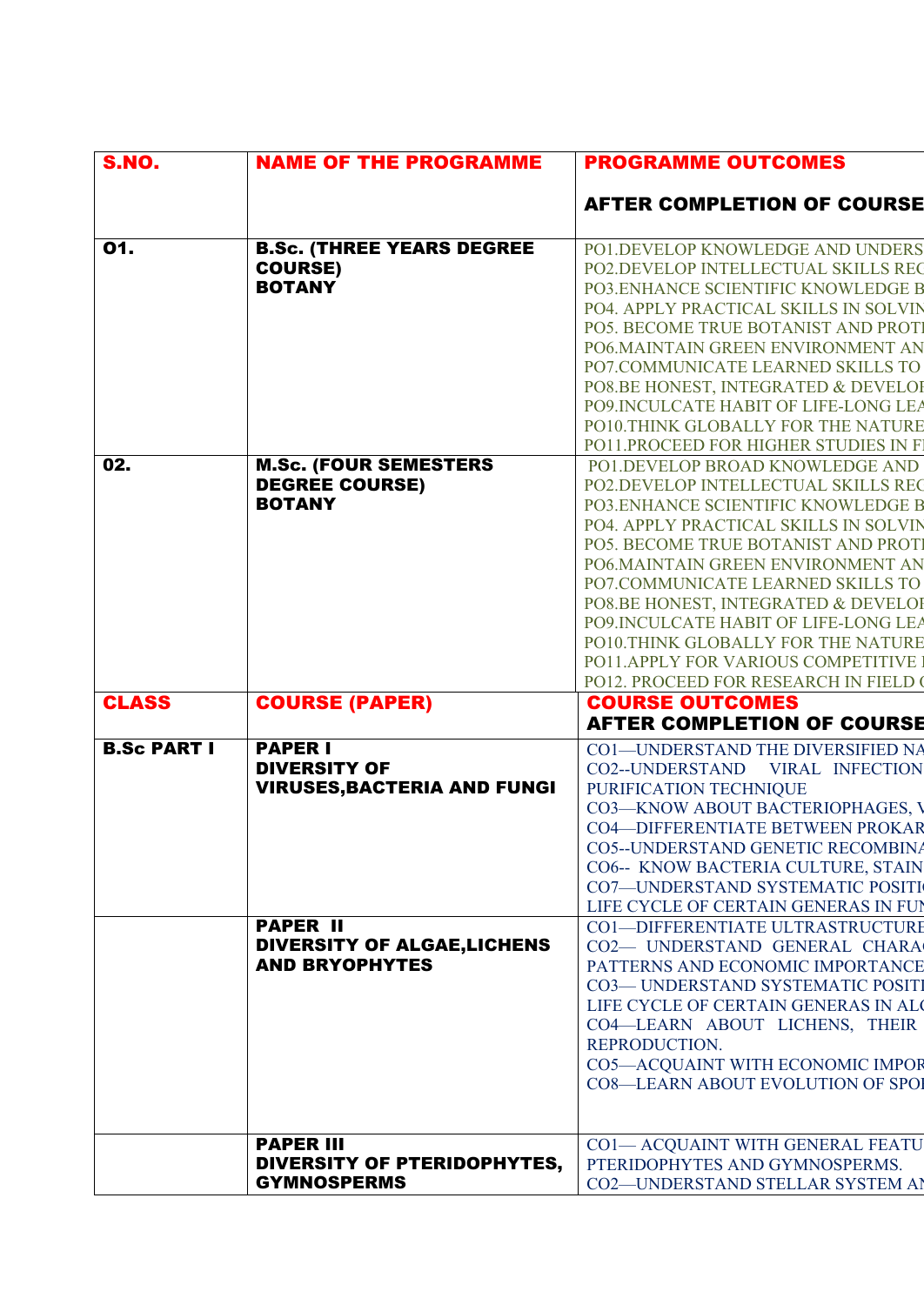|                      | <b>AND ELEMENTARY</b><br><b>PALAEOBOTANY</b>                                                                    | CO3-KNOW HETEROSPORY AND SEED H<br><b>CO4-UNDERSTAND SYSTEMATIC POSITI</b><br>SOME OF THE GENERAS STUDIED IN PTER<br><b>CO5-KNOW ABOUT GEOLOGICAL TIME</b>                                                                                                                                                    |
|----------------------|-----------------------------------------------------------------------------------------------------------------|---------------------------------------------------------------------------------------------------------------------------------------------------------------------------------------------------------------------------------------------------------------------------------------------------------------|
|                      | <b>PRACTICAL</b>                                                                                                | <b>CO1.IDENTIFY VARIOUS LOWER PLANTS 9</b><br>CO2.LEARN SECTION CUTTING, STAINING<br><b>CO3.LEARN TO COLLECT LOWER PLANT S</b><br>CO4.LEARN PRACTICAL RECORD MAKING<br>CO5.DEVELOP SKILLS REQUIRED FOR PRE<br>CO6.PERFORM GRAMM STAINING OF BAC                                                               |
| <b>CLASS</b>         | <b>COURSE (PAPER)</b>                                                                                           | <b>COURSE OUTCOMES</b><br><b>AFTER COMPLETION OF COURSE</b>                                                                                                                                                                                                                                                   |
| <b>B.Sc PART II</b>  | <b>PAPER I</b><br><b>DIVERSITY OFANGIOSPERMS,</b><br><b>SYSTEMATICS, DEVELOPMENT</b><br><b>AND REPRODUCTION</b> | <b>CO1.UNDERSTAND TAXONOMIC CHARAC</b><br><b>CO2.LEARN BINOMIAL NAMES OF SOME OF</b><br>CO3.KNOW THE ECONOMIC IMPORTANCE<br>CO4.DIFFERENTIATE AMONG ROOT, SHOC<br>ANATOMICAL FEATURES.<br>CO5.UDERSTAND COMPLETE MORPHOLO<br>GAMETOPHYTE, FERTILIZATION, ENDOSP                                               |
|                      | <b>PAPER II</b><br><b>CYTOLOGY, GENETICS,</b><br><b>EVOLUTION AND ECOLOGY</b>                                   | <b>CO1.UNDERSTAND STRUCTURE OF PLANT</b><br>CO2.KNOW CHROMOSOME STRUCTURE &<br>CO3.ACQUAINT WITH CELL CYCLE, EQUA<br><b>CO4.UNDERSTAND LAWS OF INHERITANO</b><br><b>CO5.UNDERSTAND EVOLUTIONARY SIGN</b><br>CO6.KNOW ABOUT PRINCIPLES OF ECOLO                                                                |
|                      | <b>PAPER III</b><br><b>PLANT PHYSIOLOGY AND</b><br><b>BIOCHEMISTRY</b>                                          | CO1.ACQUAINT WITH VARIOUS PLANT P<br>CO2.UNDERSTAND MECHANISM INVOLVE<br>CO3.KNOW ABOUT PHYSIOLOGICAL ROLE<br>CO4. UNDERSTAND PHOTOSYNTHESIS AN<br><b>CO5.KNOW RESPIRATION IN PLANTS.</b><br>CO6.UNDERSTAND STRUCTURE, PROPERT                                                                                |
|                      | <b>PRACTICAL</b>                                                                                                | CO1.DESCRIBE, IDENTIFY AND CLASSIFY<br>CO2.PREPARE HERBARIUM.<br>CO3. STUDY ABNORMAL ANATOMICAL (<br>CO4.PERFORM, SET AND OBSERVE READI<br>CO5.EMASCULATE SELECTED FLOWERS O<br>CO6.TEST REDUCING SUGAR, PROTEIN, PH<br><b>C07.SOLVE PROBLEMS BASED ON MENDE</b><br><b>CO8.PERFORM EXPERIMENTS ON MITOSIS</b> |
| <b>CLASS</b>         | <b>COURSE (PAPER)</b>                                                                                           | <b>COURSE OUTCOMES</b><br><b>AFTER COMPLETION OF COURSE</b>                                                                                                                                                                                                                                                   |
| <b>B.Sc PART III</b> | <b>PAPER I</b>                                                                                                  | CO1.KNOW THE ECONOMIC UTILITY OF C                                                                                                                                                                                                                                                                            |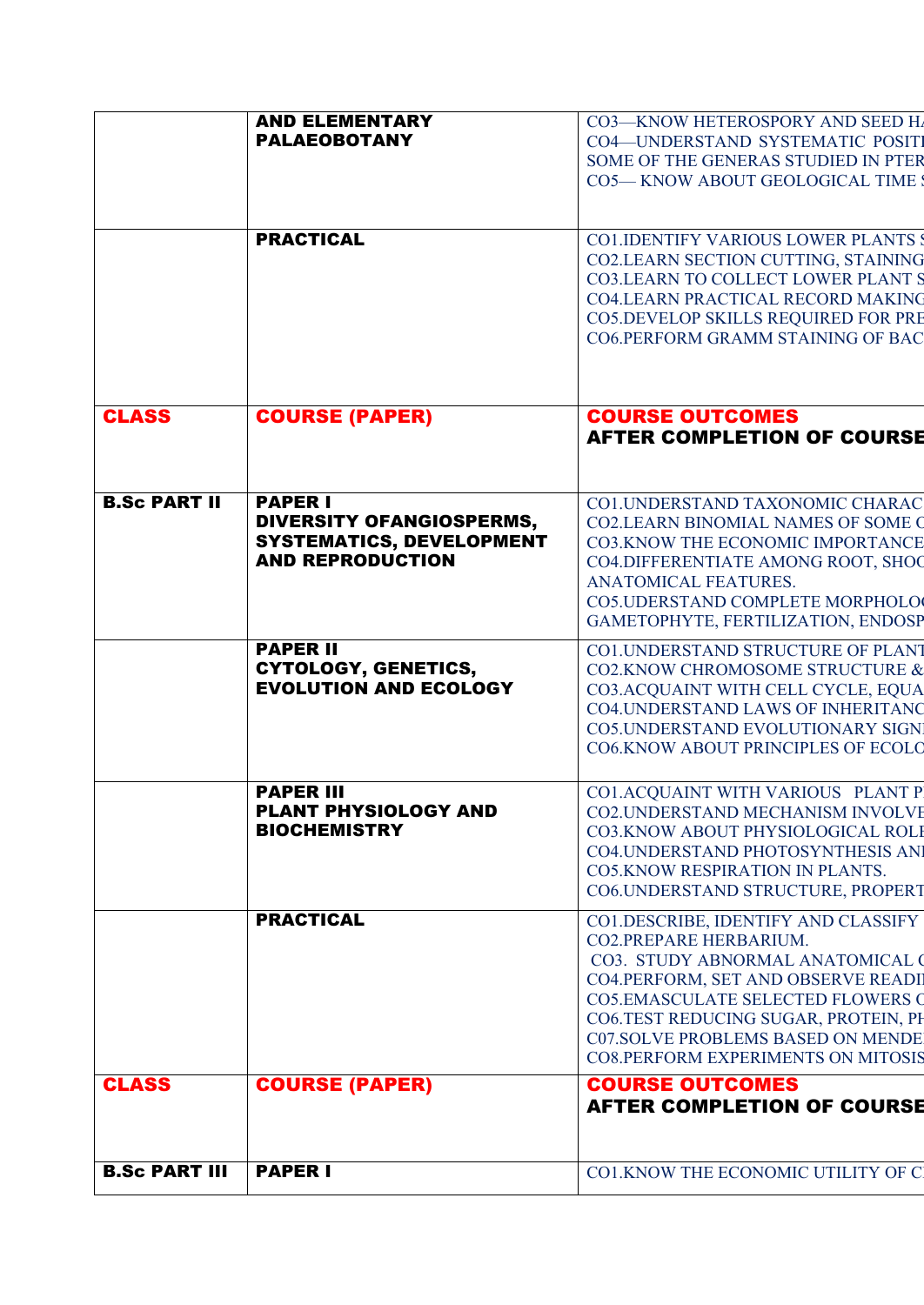|                     | <b>PLANT RESOURCE UTILIZATION</b>                                             | CO2.UNDERSTAND SUSTAINABLE DEVEL<br>CO3.DEVELOP KNOWLEDGE HOW TO CON<br><b>CO4.UNDERSTAND BASICS OF PALYNOLO</b>                                                                                                                                                                                                                         |
|---------------------|-------------------------------------------------------------------------------|------------------------------------------------------------------------------------------------------------------------------------------------------------------------------------------------------------------------------------------------------------------------------------------------------------------------------------------|
|                     | <b>PAPER II</b>                                                               | <b>CO5.DEVELOP BASIC UNDERSTANDING O</b><br>CO1.UNDERSTAND STRUCTURE, PROPERT                                                                                                                                                                                                                                                            |
|                     | <b>MOLECULAR BIOLOGY AND</b><br><b>BIOTECHNOLOGY</b>                          | CO2.ACQUAINT WITH GENE CONCEPT, GE<br>CO3.UNDERSTAND BIOENERGETICS.<br>CO4.LEARN BIOTECHNOLOGY AND ITS VA<br>CO5.UNDERSTAND PLANT TISSUE CULTUI                                                                                                                                                                                          |
|                     | <b>PAPER III</b><br><b>ENVIRONMENTAL BOTANY AND</b><br><b>PLANT PATHOLOGY</b> | <b>CO1.LEARN ENERGY RESOURCES AND ITS</b><br>CO2.UNDERSTAND ENVIRONMENTAL POI<br>CO3.KNOW DIVERSIFIED VEGETATION OF<br><b>CO4.UNDERSTAND BASIC PLANT PATHOL</b><br><b>CO5.KNOW THE MEASURES FOR CONTROL</b>                                                                                                                              |
|                     | <b>PRACTICAL</b>                                                              | CO1.IDENTIFY PLANT SPECIMEN/PLANT P<br>CO2.STUDY POLLEN GERMINATION & VIA<br>CO3. SOLVE BIOSTATISTICAL PROBLEMS<br><b>CO4.TEST THE ACTIVITY OF ENZYME AMY</b><br><b>CO5.IDENTIFY AND KNOW THE WORKING</b><br>CO6.STUDY ECOLOGICAL ADAPTATIONS.<br>CO7.CALCULATE DENSITY, RELATIVE DEI<br>METHOD.<br>CO8.IDENTIFY BACTERIAL, VIRAL & FUNG |
| M.Sc.<br>semester I | <b>PAPER I: PHYCOLOGY</b><br><b>AND BRYOLOGY</b>                              | CO1.UNDERSTAND CLASSIFICATION, CHA<br>EVOLUTIONARY TRENDS IN SUB-PHYLA (<br>CO2.KNOW ABOUT DISTRIBUTION & ECOI<br>CO3.LEARN ABOUT MORPHOLOGY, ANAT<br><b>CO4.UNDERSTAND CHEMISTRY OF BRYOI</b><br>CO5.COMPARE VARIOUS SUB-PHYLA OF A<br>WALL, FLAGELLATION, CHLOROPLASTS,                                                                |
|                     | <b>PAPER II:</b><br><b>MYCOLOGY AND</b><br><b>LICHENOLOGY</b>                 | CO1. UNDERSTAND GENERAL CHARACTE<br><b>IMPORTANCE OF FUNGI.</b><br>CO2. KNOW HETEROTHALLISM, PARASEY<br>CO3. UNDERSTAND VARIOUS ORDERS OF<br>CLASSIFICATION, REPRODUCTION AND E<br>CO4. UNDERSTAND SYMBIOTIC RELATION<br>REPRODUCTION, ECOLOGY AND CONSER                                                                                |
|                     | <b>PAPER III:</b><br><b>PTERIDOLOGY AND</b><br><b>GYMNOSPERMS</b>             | CO1. ACQUAINT WITH PECULIER FEATUR.<br>BRYOPHYTES AND GYMNOSPERMS.<br>CO2. CLASSIFY PTERIDOPHYTES AND GYI<br>CO3. UNDERSTAND APOGAMY, APOSPORY<br>CO4. LEARN DISTRIBUTION, CONSERVATI<br><b>CO5. STUDY MONOGRAPHY OF VARIOUS</b><br>CO6. UNDERSTAND DISTRIBUTION, SALIE<br>AFFINITIES OF GYMNOSPERMS ALONG W                             |
|                     | <b>PAPER IV:</b><br><b>TAXONOMY OF</b><br><b>ANGIOSPERM</b>                   | CO1. UNDERSTAND BASIC TAXONOMIC TI<br>PHYLOGENETIC SYSTEMS OF CLASSIFICA<br>CO2. UNDERSTAND APG AND TEXONOMIC<br>CO3. KNOW RULES OF BOTANICAL NOME<br>CO4. LEARN INDIGENOUS FLORA OF THE<br>CO5. UNDERSTAND INTERRELATIONSHIP<br>NUMERICAL TAXONOMY.                                                                                     |
|                     | <b>PRACTICAL-I</b>                                                            | CO1. IDENTIFY VARIOUS GENERAS OF AL                                                                                                                                                                                                                                                                                                      |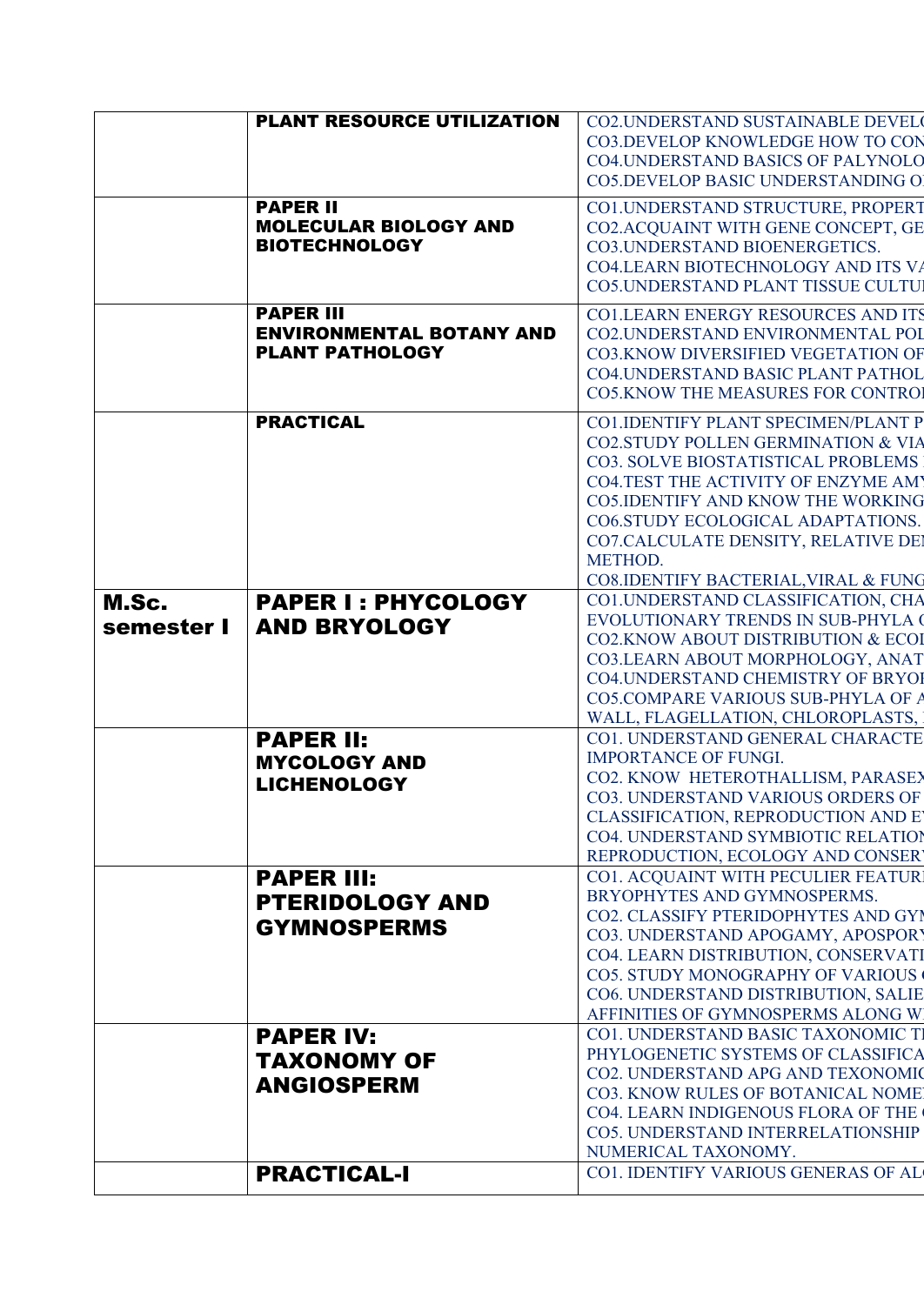|                 |                                 | CO2. PREPARE DOUBLE STAINED PERMAN                                   |
|-----------------|---------------------------------|----------------------------------------------------------------------|
|                 |                                 | CO3. DEVELOP SCIENTIFIC OBSERVATION                                  |
|                 |                                 | CO1. IDENTIFY VARIOUS GENERAS OF PTI                                 |
|                 | <b>PRACTICAL-II</b>             | CO2. PREPARE DOUBLE STAINED PERMAN                                   |
|                 |                                 | CO3. DEVELOP SCIENTIFIC OBSERVATION                                  |
|                 |                                 | CO4. IDENTIFY, DESCRIBE AND CLASSIFY                                 |
|                 |                                 | CO5. PREPARE HERBARIUM.                                              |
| M.Sc.           | <b>PAPER I:</b>                 | CO1. UNDERSTAND PLANT MORPHOLOGI                                     |
|                 |                                 | DESCRIPTIVELY.                                                       |
| <b>SEMESTER</b> | <b>PLANT</b>                    | CO2. DIFFERNTIATE BETWEEN RAM AND                                    |
| П               | MORPHOLOGY, ANATOMY             | CO3. COMPARE PALNTS ANATOMICALLY.                                    |
|                 | <b>AND EMBRYOLOGY</b>           | CO4. KNOW ANOMALOUS SECONDARY GI                                     |
|                 | <b>PAPER II:</b>                | CO1. UNDERSTAND ECONOMIC UTILITY O                                   |
|                 | <b>PLANT RESOURCE</b>           | CO2. UNDERSTAND AND LEARN CERTAIN                                    |
|                 |                                 | CO3. DEVELOP UNDERSTANDING ABOUT                                     |
|                 | <b>UTILIZATION</b>              | CO4. DIFFERENTIATE BETWEEN PLANTS A                                  |
|                 | <b>PAPER III:</b>               | CO1.ACQUAINT WITH ENVIRONMENT, EC                                    |
|                 | <b>ECOLOGY &amp;</b>            | CO2.UNDERSTAND r- AND k- SELECTION.                                  |
|                 | <b>PHYTOGEOGRAPHY</b>           | <b>CO3.LEARN ABOUT ENVIRONMENTAL IMI</b>                             |
|                 |                                 | <b>CO4.KNOW REMOTE SENSING AND ITS AP</b>                            |
|                 |                                 | <b>CO5.KNOW MAJOR TERRESTRIAL BIOMES</b>                             |
|                 | <b>PAPER IV:</b>                | CO1.ACQUAINT WITH DIVERSIFIED WORL                                   |
|                 | <b>MICROBIOLOGY &amp; PLANT</b> | CO2.UNDERSTAND GENERAL TECHNIQUE<br>CO3.KNOW GROWTH, GROWTH-KINETICS |
|                 | <b>PATHOLOGY</b>                | <b>CO4.UNDERSTAND ROLE OF MICROBES IN</b>                            |
|                 |                                 | CO5.KNOW EPIDEMIOLOGY AND CONTRO                                     |
|                 | <b>PRACTICAL I</b>              | <b>CO1.CUT FINE SECTIONS OF ROOT /STEM</b>                           |
|                 |                                 | <b>CO2.IDENTIFY FLORAL MORPHOLOGY AN</b>                             |
|                 |                                 | CO3.STUDY POLLEN GERMINATION.                                        |
|                 |                                 | CO4.EMASCULATE THE FLORAL BUD & DI                                   |
|                 |                                 | <b>CO5.IDENTIFY AND COMMENT ON VARIO</b>                             |
|                 |                                 | <b>CO6.PREPARE SMEAR OF GAMETOPHYTES</b>                             |
|                 | <b>PRACTICAL II</b>             | <b>CO1.PERFORM GRAM S STAINING IN BACT</b>                           |
|                 |                                 | <b>CO2.IDENTIFY DISEASES CAUSED BY VIRI</b>                          |
|                 |                                 | <b>CO3.STUDY VEGETATION BY QUADRANT</b>                              |
|                 |                                 | <b>CO4.STUDY ENVIRONMENTAL FACTORS.</b>                              |
|                 |                                 | <b>CO5.STUDY HOST-PARASITE RELATIONSH</b>                            |
| M.Sc.           | <b>PAPER I:</b>                 | PREPARATION.<br>CO1.KNOW BRIEF INTRODUCTION OF MA.                   |
|                 |                                 | <b>INDIAN &amp; FOREIGN SCIENTISTS.</b>                              |
| <b>SEMESTER</b> | <b>HISTORY OF BOTANY &amp;</b>  | CO2. UNDERSTAND TECHNIQUES LIKE MIC                                  |
| Ш               | <b>MICROTECHNIQUE</b>           | RESPECT TO THEIR PRACTICAL APPLICAT                                  |
|                 |                                 | <b>CO3.KNOW REAGENTS USED FOR MICROS</b>                             |
|                 | <b>PAPER II:</b>                | CO1.UNDERSTAND TRANSPORT AND TRA                                     |
|                 | <b>PLANT PHYSIOLOGY</b>         | CO2.KNOW NITROGEN METABOLISM, RES                                    |
|                 |                                 | CO3.UNDERSTAND PHOTOCHEMISTRY AN                                     |
|                 |                                 | CO4.ACQUAINT WITH SECONDARY META                                     |
|                 |                                 | CO5. KNOW SIGNALLING AND GENE EXPR                                   |
|                 | <b>PAPER III:</b>               | <b>CO1.UNDERSTAND BASIC CONCEPT AND</b>                              |
|                 | <b>CYTOGENETICS, PLANT</b>      | CO2.ACQUAINT WITH MENDELIAN AND N                                    |
|                 | <b>BREEDING AND</b>             | CO3.UNDERSTAND CYTOGENETICS AND I                                    |
|                 | <b>BIOSTATISTICS</b>            | CO4.UNDERSTAND PLNT BREEDING SYST                                    |
|                 |                                 | <b>CO5.LEARN IMPORTANCE AND SCOPE OF</b>                             |
|                 |                                 |                                                                      |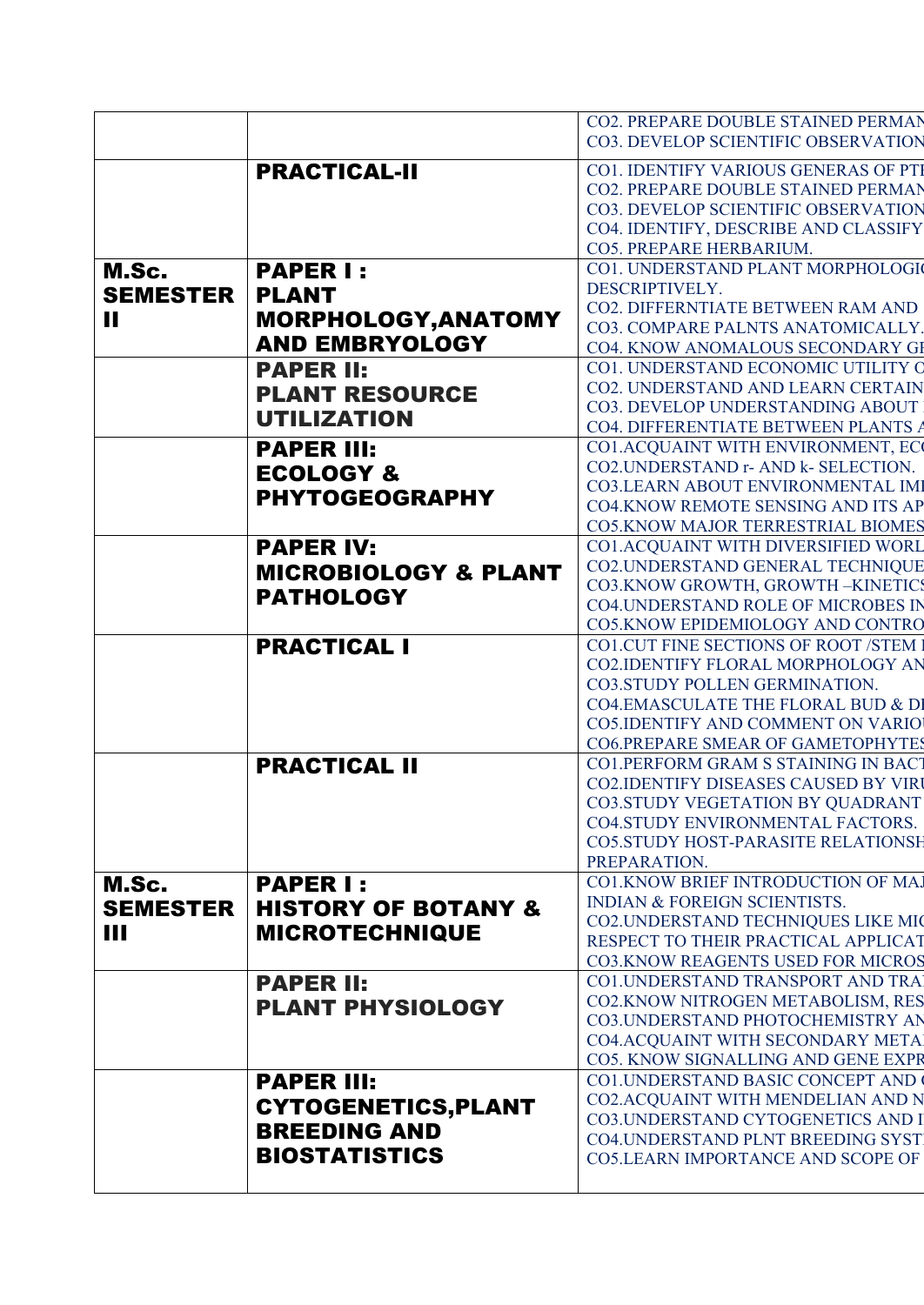|                 | <b>PAPER IV:</b>            | CO1.ACQUAINT WITH STRUCTURE OF NU                            |
|-----------------|-----------------------------|--------------------------------------------------------------|
|                 | <b>MOLECULAR BIOLOGY</b>    | CO2.UNDERSTAND MECHANISM OF PROTI                            |
|                 |                             | TRANSLATIONAL LEVEL.                                         |
|                 | <b>AND MOLECULAR</b>        | CO3.KNOW VARIOUS METHODS OF DNA S                            |
|                 | <b>TECHNIQUES</b>           | <b>CO4.LEARN DNA-PROTEIN INTERACTION</b>                     |
|                 |                             | <b>CO5.UNDERSTAND WAYS OF ANALYSING</b>                      |
|                 |                             | CO6.UNDERSTAND VARIOUS MOLECULAR                             |
|                 | <b>PRACTICAL I</b>          | <b>CO1. WRITE BIOGRAPHY OF STUDIED SCIE</b>                  |
|                 |                             | <b>CO2.SEPARATE MAJOR PLANT PIGMENTS</b>                     |
|                 |                             | CO3.COMPARE R.Q. OF DIFFERENT PLANT                          |
|                 |                             | CO4.FIND OUT O.P. OF PLANT CELL BY PL.                       |
|                 |                             | <b>CO5.MEASURE RATE OF PHOTOSYNTHESI</b>                     |
|                 |                             | METHOD.                                                      |
|                 | <b>PRACTICAL II</b>         | <b>CO1.STUDY VARIOUS STAGES OF MITOSIS</b>                   |
|                 |                             | CO2.SOLVE NUMERICAL PROBLEMS ON M                            |
|                 |                             | <b>CO3.PERFORM EXERCISE ON EMASCULAT</b>                     |
|                 |                             | <b>CO4.SOLVE BIOSTASTISTICAL PROBLEMS</b>                    |
|                 |                             | CO5.PREPARE ACETOCARMINE SMEAR &                             |
|                 |                             | CO6.COMMENT ON MOLECULAR TECHNIC                             |
| M.Sc.           | <b>PAPER I:</b>             | CO1.UNDERSTAND RECOMBINANT DNA T                             |
| <b>SEMESTER</b> | <b>PLANT BIOTECHNOLOGY</b>  | <b>CO2.KNOW MOLECULAR MARKERS AND</b>                        |
| IV              |                             | CO3.LEARN SCOPE OF BIOTECHNOLOGY I                           |
|                 |                             | CO4.ACQUAINT WITH GENOMICS AND PRO                           |
|                 |                             | CO5.UNDERSTAND PLANT TISSUE CULTUI                           |
|                 | <b>PAPER II:</b>            | CO1.UNDERSTAND LAWS OF THERMODYI                             |
|                 | <b>PLANT BIOCHEMISTRY</b>   | SIGIFICANCE IN BIOLOGICAL SYSTEMS.                           |
|                 |                             | CO2.COMPARE CARBOHYDRATES, PROTE                             |
|                 |                             | BIOSYNTHESIS, CATABOLISM & BIOLOGIC                          |
|                 |                             | <b>CO3.UNDERSTND MECHANISM OF ACTION</b>                     |
|                 |                             | CO4.KNOW WATER BIOCHEMISTRY & NU                             |
|                 |                             | <b>CO5.UNDERSTAND REACTION MECHANIS</b><br>CO1.SELECT TOPIC. |
|                 | <b>PAPER III:</b>           | <b>CO2.IDENTIFY LITERATURE FOR REVIEW.</b>                   |
|                 | <b>DISSERTATION/PROJECT</b> | CO3. STATE RESEARCH QUESTIONS.                               |
|                 | <b>WORK AND TOUR</b>        | <b>CO4.DESIGN THE RESEARCH.</b>                              |
|                 |                             | CO5.EXPERIMENT/FIELD STUDY.                                  |
|                 |                             | CO6.GENERATE THE DATA, COMPILE, ANA                          |
|                 |                             | CO7.DEVELOP PRESENTATION SKILL.                              |
|                 | <b>PAPER IV:</b>            | <b>CO1.UNDERSTAND CULTIVATION OF MICI</b>                    |
|                 | <b>ELCTIVE PAPER</b>        | CO2.ASSESS EFFECT OF POLLUTANTS, SAI                         |
|                 |                             | CO3.LEARN EUTROPHICATION, ALGAL BL                           |
|                 | <b>I. APPLIED PHYCOLOGY</b> | <b>CO4.UNDERSTAND ALGAE OF UNUSUAL H</b>                     |
|                 |                             | CO5.KNOW ROLE OF ALGAE IN HUMAN W                            |
|                 | <b>II. ADVANCED PLANT</b>   | CO1.ACQUAINT WITH CHEMICAL WEAPOI                            |
|                 | <b>PATHOLOGY</b>            | <b>CO2.UNDERSTAND PLANT DISEASE EPIDE</b>                    |
|                 |                             | <b>CO3.LEARN PLANT DISEASE MANAGEMEN</b>                     |
|                 |                             | CO4.KNOW DISEASES CAUSED BY FUNGI,                           |
|                 |                             | CO5.UNDERSTAND MOLECULAR ASPECTS                             |
|                 | <b>III. ADVANCED</b>        | CO1.UNDERSTAND ULTRASTRUCTURE OF                             |
|                 | <b>CYTOGENETICS</b>         | CO2.LEARN MENDELIAN, NON-MENDELIA                            |
|                 |                             | CO3.UNDERSTAND MUTAGENESIS & MEC                             |
|                 |                             | CO4.UNDERSTAND GENE CONCEPT, GENE                            |
|                 |                             | <b>CO5.LEARN PLANT GENETIC ENGINEERIN</b>                    |
|                 | <b>IV. ADVANCED PLANT</b>   | CO1.UNDERSTAND MEMBRANE DYNAMIC                              |
|                 |                             |                                                              |